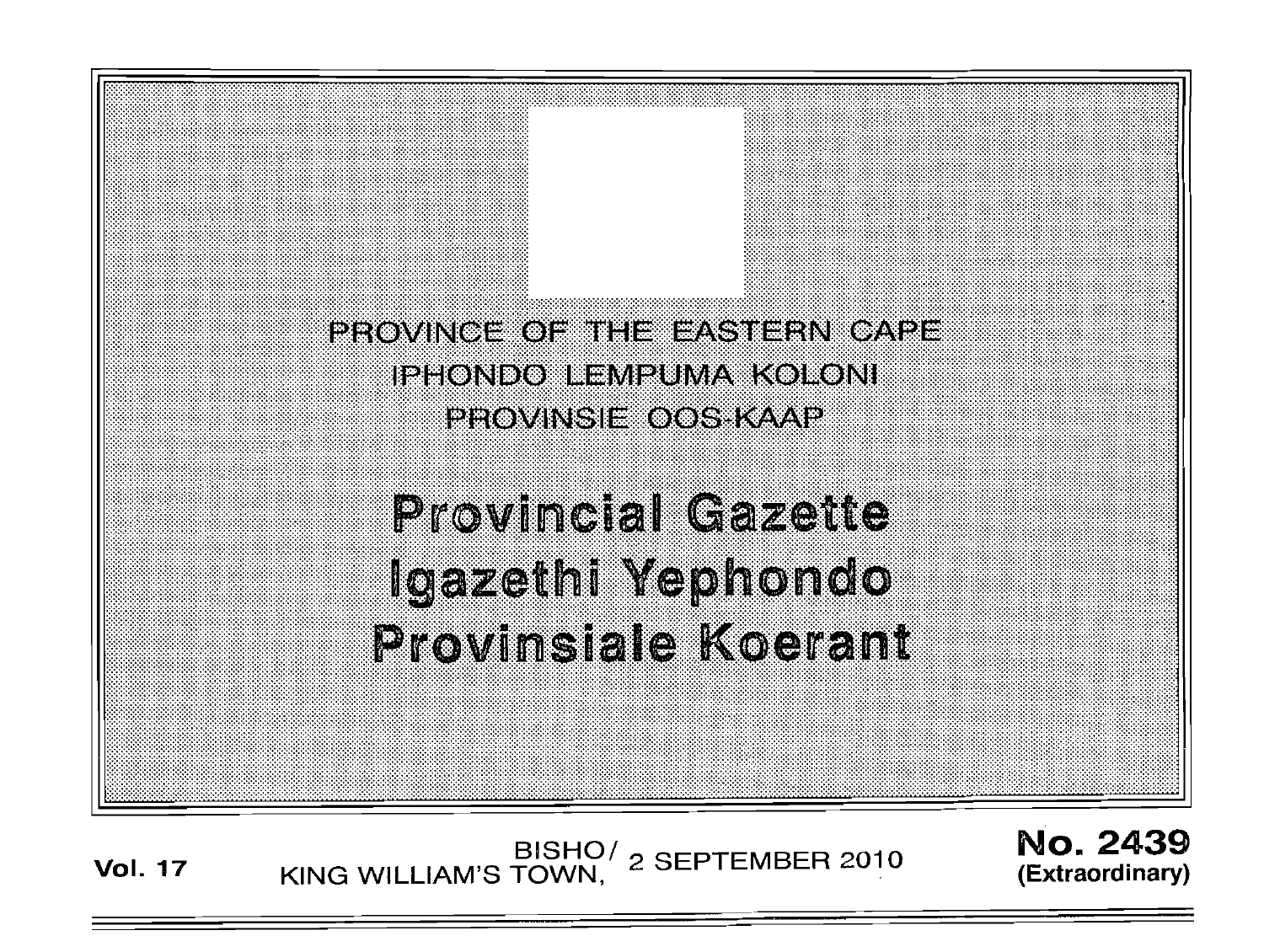## IMPORTANT NOTICE

The Government Printing Works will not be held responsible for faxed documents not received due to errors on the fax machine or faxes received which are unclear or incomplete. Please be advised that an "OK" Slip, received from a fax machine, will not be accepted as proof that documents were received by the GPW for printing. If documents are faxed to the GPW it will be the sender's responsibility to phone and confirm that the documents were received in good order.

Furthermore the Government Printing Works will also not be held responsible for cancellations and amendments which have not been done on original documents received from clients.

# CONTENTS· INHOUD

| No. |                       | Page<br>No. | Gazette<br>No. |
|-----|-----------------------|-------------|----------------|
|     | <b>GENERAL NOTICE</b> |             |                |
| 289 |                       |             | 2439           |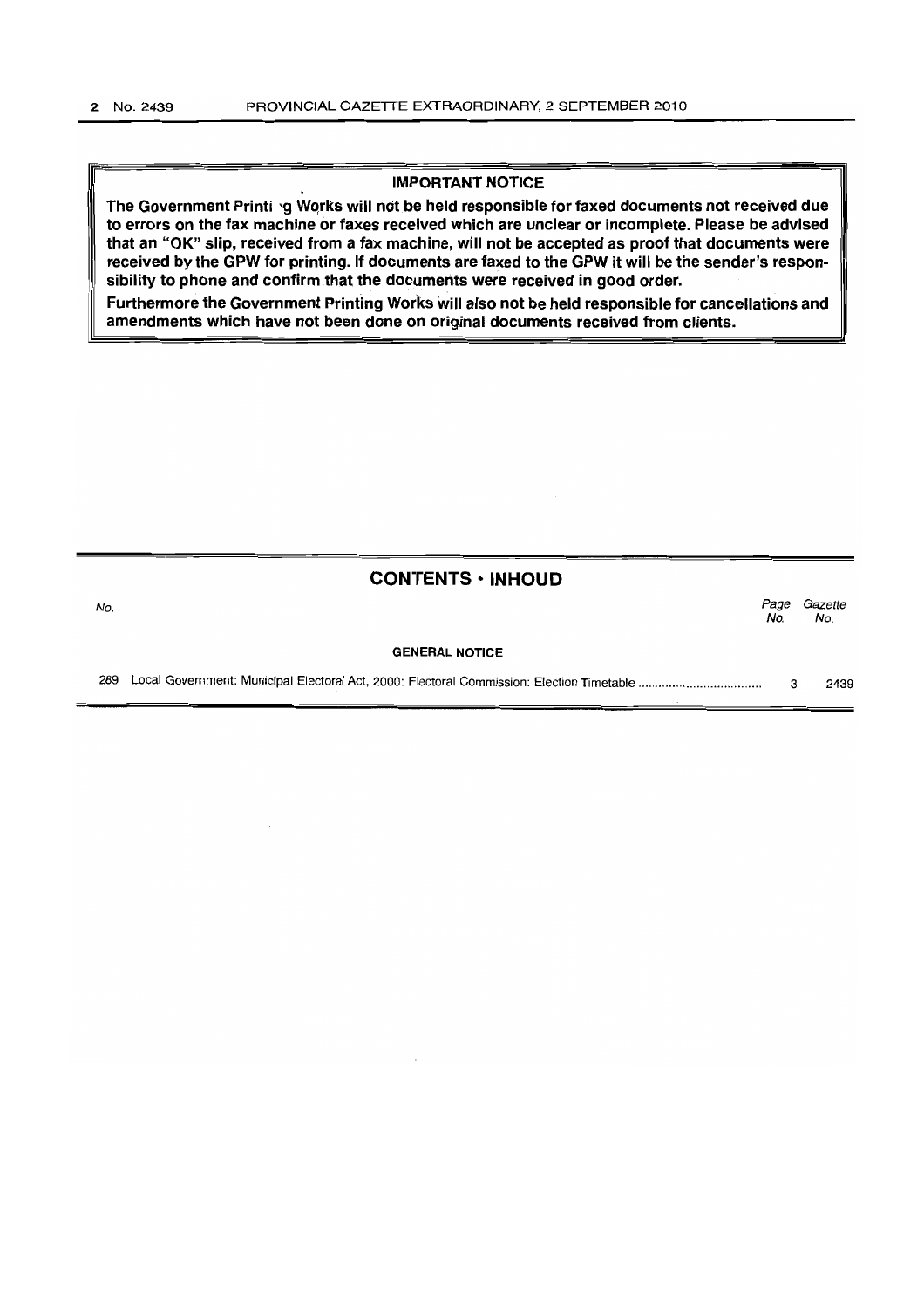# GENERAL NOTICE

# NOTICE 289 OF 2010

# ELECTORAL COMMISSION

# **ELECTION TIMETABLE**

The Electoral Commission hereby gives notice that it has in terms of section 11 of the Local Government: Municipal Electoral Act, 2000, compiled the election timetable set out below to apply to the municipal by-elections to be held on 6 October 2010 in respect of Ward 4 of the Ndlambe [EC105] Municipality and Ward 10 of the Ngquza Hill [EC153] Municipality and Ward 1 and Ward 4 and Ward 5 and Ward 6 and Ward 7 and Ward 11 and Ward 13 and Ward 14 and Ward 17 and 20 of the Amahlathi [EC124] Municipality as proclaimed by Provincial Notice numbers 32, 33 and 34 of 2010 as published in the Provincial Gazette No. 2436 of the Eastern Cape Province respectively, dated 27 August 2010. A reference to "section" in this election timetable is a reference to that section in the Local Government: Municipal Electoral Act, 2000 (Act No. 27 of 2000).

#### Cut-off time for act to be performed

1 An act required in terms of this Act to be performed by not later than a date in the election timetable must be performed before 17:00 on that date, unless otherwise specified.

#### Certification of the voters' roll

2 By 3 September 2010 the chief electoral officer must certify the segments of the voters' roll for the voting districts to be used in the by-elections in terms of section 6(2)(a).

# Notice that lists of addresses of voting stations are available for inspection

3 By 3 September 2010 the chief electoral officer must give notice that copies of a list of voting stations and their addresses will be available for inspection at the office of the Commission's local representative in terms of section 19(5).

## Notice of route of mobile voting stations

4 If the Commission decides to use mobile voting stations in the byelections, the Commission must by 3 September 2010 give notice of the route, including the locations and estimated times of stopping of each mobile voting station in terms of section 22(1).